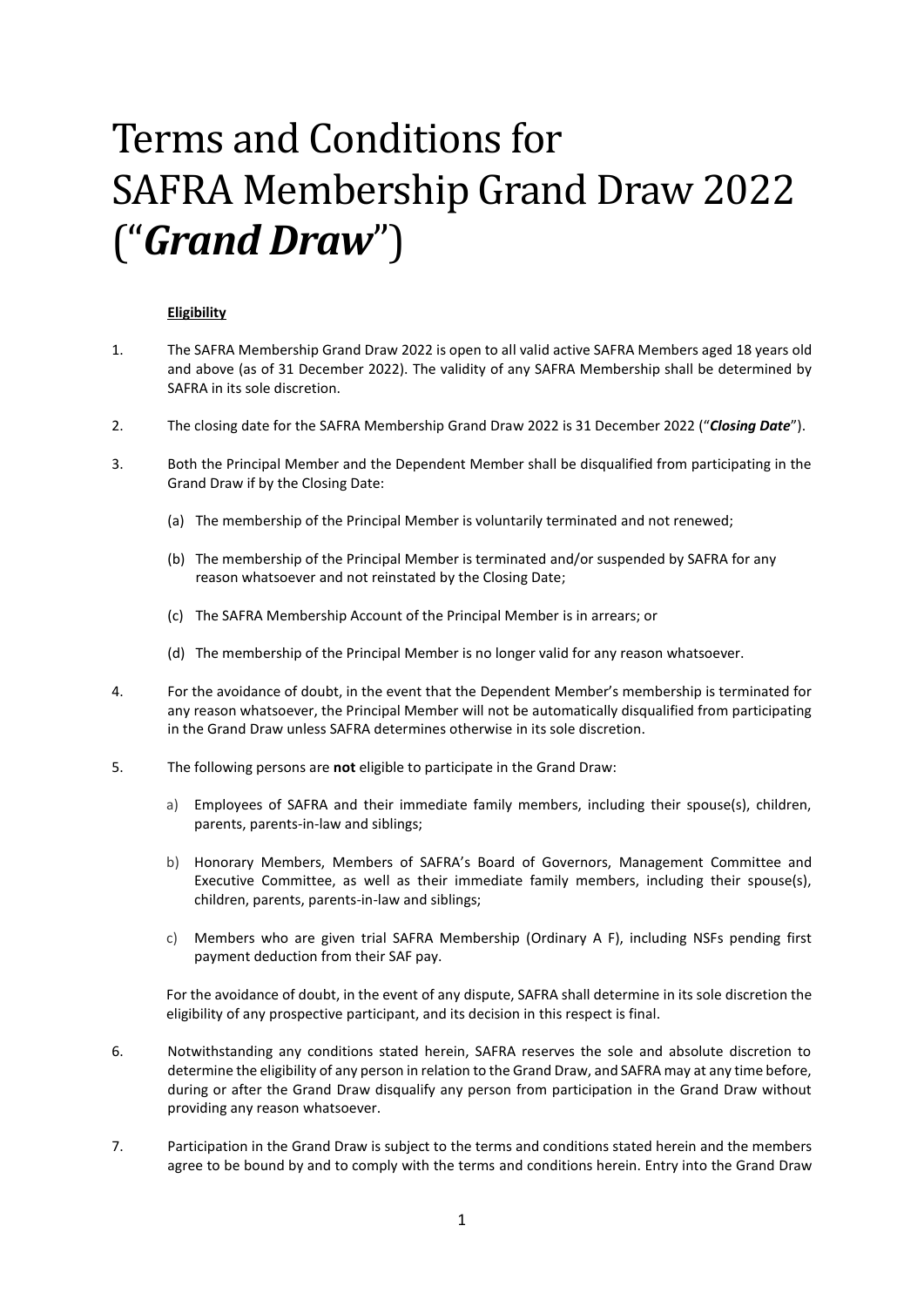is deemed acceptance of the terms and conditions herein, and any amendments, modifications and variations hereto, which shall be final and binding in all respects on each participant.

8. Any member who does not wish to participate in the Grand Draw can contact SAFRA via email at [safrapoints@safra.sg](mailto:safrapoints@safra.sg) to indicate his/her intention to be excluded from the Grand Draw.

## **Grand Draw Chances**

- 9. Members will be entitled to the following number of Grand Draw chances based on the following criteria:
	- (a) One (1) chance for every member with a valid SAFRA membership as of 31 December 2022.
	- (b) Ten (10) additional chances for SAFRA Ordinary/Associate membership sign-up/renewal of ten (10) years from 1 May 2022 to 31 December 2022.
	- (c) Three (3) additional chances for SAFRA Ordinary/Associate membership sign-up/renewal of five (5) years from 1 May 2022 to 31 December 2022.
	- (d) Three (3) additional chances for SAFRA Dependent membership sign-up/renewal of ten (10) years from 1 May 2022 to 31 December 2022.
	- (e) One (1) additional chance for SAFRA Dependent membership sign-up/renewal of five (5) years from 1 May 2022 to 31 December 2022.
	- (f) One (1) additional chance for every fifty (50) unredeemed SAFRAPOINTS at the end of 31 December 2022 (applicable only to SAFRAPOINTS earned between 1 December 2021 - 30 November 2022).
- 10. SAFRAPOINTS earned by Dependent Member will be combined with the SAFRAPOINTS earned under the related Principal Member. The combined SAFRAPOINTS will be recorded under the membership account of the Principal Member. Principal Member shall be eligible to utilise their SAFRAPOINTS to participate in the Grand Draw unless SAFRA otherwise decides.
- 11. Qualifying transactions which are subsequently cancelled or reversed (in full or in part) will result in the Grand Draw chances awarded being deducted and/or revised accordingly.
- 12. All Grand Draw chances and winners will be computer-generated and no coupons or tickets will be issued. SAFRA shall not be responsible or liable for delayed, lost or misdirected entries and submissions caused by any reason whatsoever.
- 13. The total number of Grand Draw chances allocated to an eligible membershall be determined by SAFRA in its sole discretion, whose decision shall be final and conclusive.
- 14. Grand Draw chances accumulated are not transferable and will be cancelled by SAFRA, without incurring any liability, upon the suspension, cancellation and/or termination of any SAFRA membership account.
- 15. The total number of Grand Draw chances allocated shall only be applicable for this Grand Draw and rollovers of chances to any subsequent lucky draws, if any, are not allowed.

### **Results & Prizes**

16. Each winner is only entitled to win one prize regardless of how many times his name is generated by the system as winner for the Grand Draw.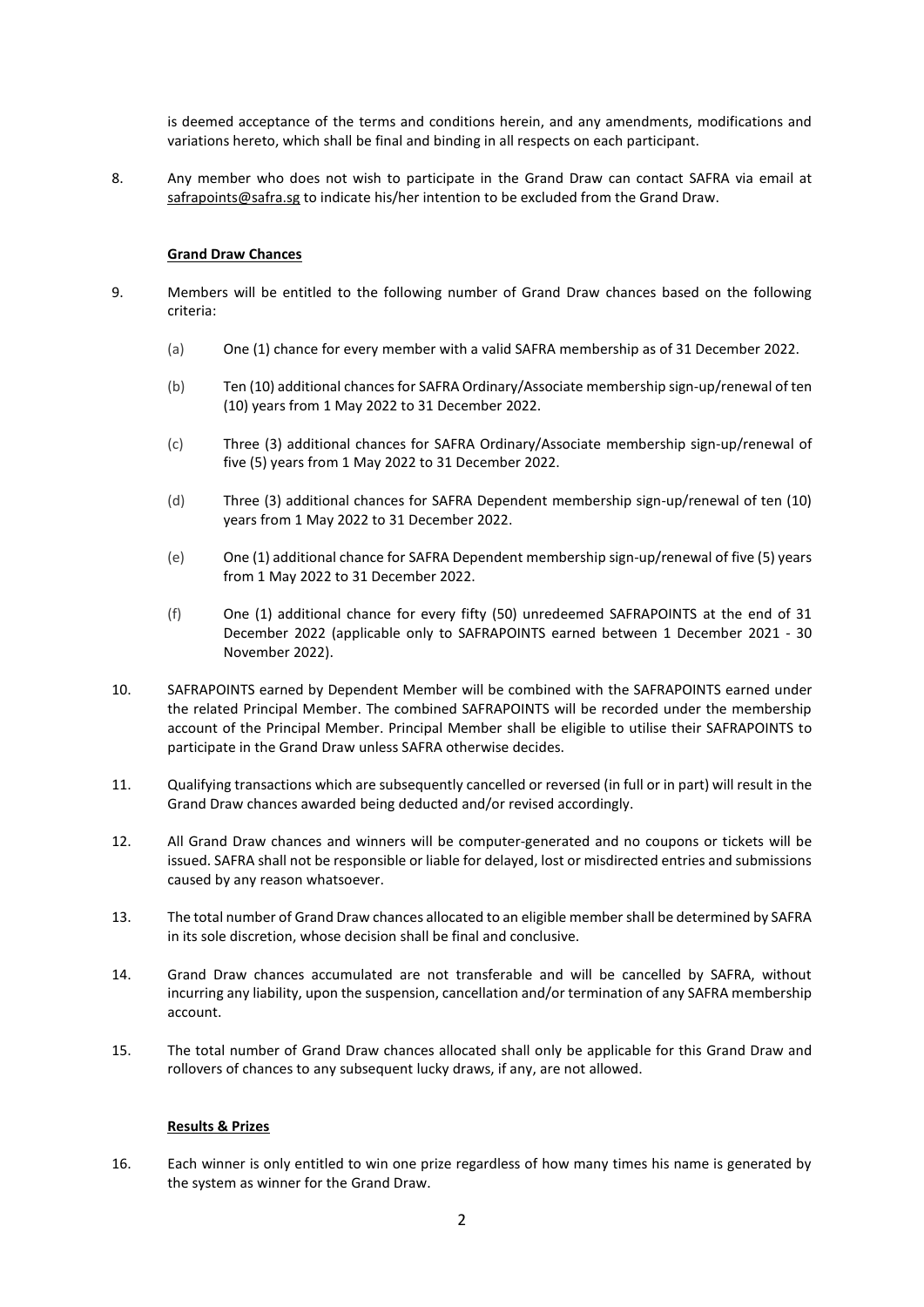- 17. SAFRA may in its sole and absolute discretion substitute any prize with another prize of similar value without prior notice.
- 18. The draw will be held in February 2023 at a date or location which SAFRA may decide in its sole discretion. The details of the draw will be listed on SAFRA's website closer to the date of the said draw.
- 19. The results of the Grand Draw will be published on SAFRA's website and advertised in the newspaper or any other media platform which SAFRA may decide in its sole discretion, within ten (10) days from the date of the draw, or within such time period as SAFRA may in its discretion deem fit.
- 20. All winners of the Grand Draw will receive a notification letter by post at the respective winner's last known address as maintained in SAFRA's records after the draw is conducted.
- 21. No replacement will be provided by SAFRA for any damaged or lost notification letter.
- 22. Prizes are neither transferable nor exchangeable for cash, credits or otherwise.
- 23. All winners must have a valid SAFRA membership at the point of prize collection.
- 24. Grand draw prizes shall be collected at the location(s) stipulated in the notification letter issued. The winners shall be required to present the notification letter as well as their SAFRA membership card evidencing valid subsisting membership as at the date of collection for the prizes. Upon collection of their prizes, winners will be required to sign to acknowledge due receipt of the same and to duly sign under a declaration portion prepared by SAFRA to that effect.
- 25. In the event that the winner is unable to collect the prize personally and wants to authorise someone (proxy) to collect on his/her behalf, he/she needs to write to [safrapoints@safra.sg](mailto:safrapoints@safra.sg) at least two (2) working days in advance of his/her proxy's preferred collection date. The winner must prepare a letter of authorisation to authorise another person to collect the prize and sign to acknowledge due receipt on behalf of the prize winner. Supporting documents of the winner and the identification of the authorised person must be produced.
- 26. SAFRA reserves the right to forfeit any unclaimed prizes after the collection end date stated in the notification letter, and any winner whose prize has been forfeited shall not be entitled to any payment or compensation.
- 27. SAFRA is not an agent of nor affiliated with the organisation providing the prizes. The redemption and/or usage of the prizes are subject to such other terms or conditions that the material organisation supplying the prizes may impose. Accordingly, any issue or dispute about the quality, satisfactory quality and fitness for purpose of the prizes must be resolved directly with the material organisation supplying the prizes respectively.
- 28. For the avoidance of doubt, where prizes contain a specific validity period during which it should be utilised, prizes must be utilised within the period or date specified by SAFRA. All unused/unredeemed prizes shall be deemed null and void, and no requests for extensions or replacements whatsoever will be entertained.

### **General Terms & Conditions**

29. Each member's participation in the Grand Draw indicates the participant's consent for the collection and use of his personal data. Members may contact SAFRA to request for a copy of the relevant personal data held by SAFRA (for which SAFRA may charge a small fee), and may correct any inaccuracies in such personal data. For the avoidance of doubt, SAFRA shall release the relevant personal data to the member making the aforesaid request only insofar as such access is mandated under the Personal Data Protection Act 2012.